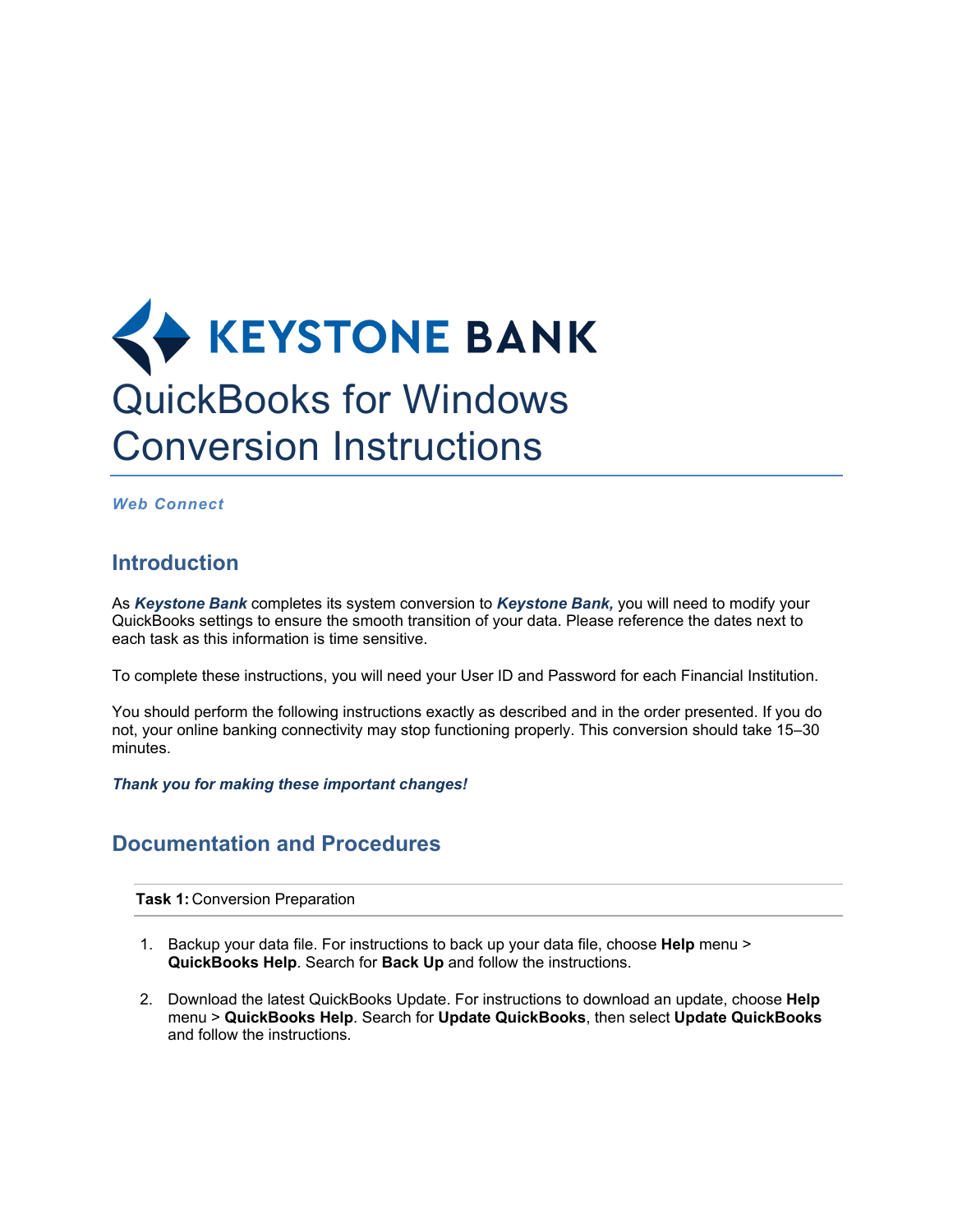- **NOTE:** If multiple computers do not use the same QuickBooks data file, skip step 3. QuickBooks activities such as **Online Banking** cannot be performed in multi-user mode because of the way the activities interact with a company data file.
- 3. Switch to single user mode. For instructions to switch to single user mode, choose **Help** menu > **QuickBooks Help**. Search for **Switch to Single User Mode** and follow the instructions.

**NOTE:** If you are not using Classic Mode (Register Mode), enable it for the conversion. You can change it back after the conversion is complete.

- 4. Enable Classic Mode (Register Mode).
- 5. For instructions to enable Classic Mode (Register Mode), choose **Help menu > QuickBooks Help**. Search for **Banking Feed Modes**, select **Bank Feeds Modes overview**, scroll down, and follow the instructions.

**Task 2:** Connect to *Keystone Bank* for a final download before *5:00pm Central, Friday, July 12, 2019*

- 1. Log in to *Keystone Bank* and download your QuickBooks Web Connect file.
- 2. Click **File** > **Utilities** > **Import** > **Web Connect Files**.
- 3. Link your bank account with the existing QuickBooks account and click **Continue**.
- 4. Repeat steps for each account*.*

## **Task 3:** Match Downloaded Transactions

If new transactions were received from your connection, accept all new transactions into the appropriate registers.

If you need assistance matching transactions, choose **Help menu > QuickBooks Help**. Search for **Matching Transactions** and follow the instructions.

**NOTE:** All transactions must be matched or added to the register prior to disconnecting your accounts.

**Task 4:** Disconnect Accounts at *Keystone Bank* on or after *5:00pm Central, Friday, July 12, 2019*

- 1. Choose the **Lists** menu > **Chart of Accounts**.
- 2. Select the account you want to deactivate.
- 3. Click **Edit** menu > **Edit Account**.
- 4. Click on the **Bank Feed Settings** tab in the **Edit Account** window.